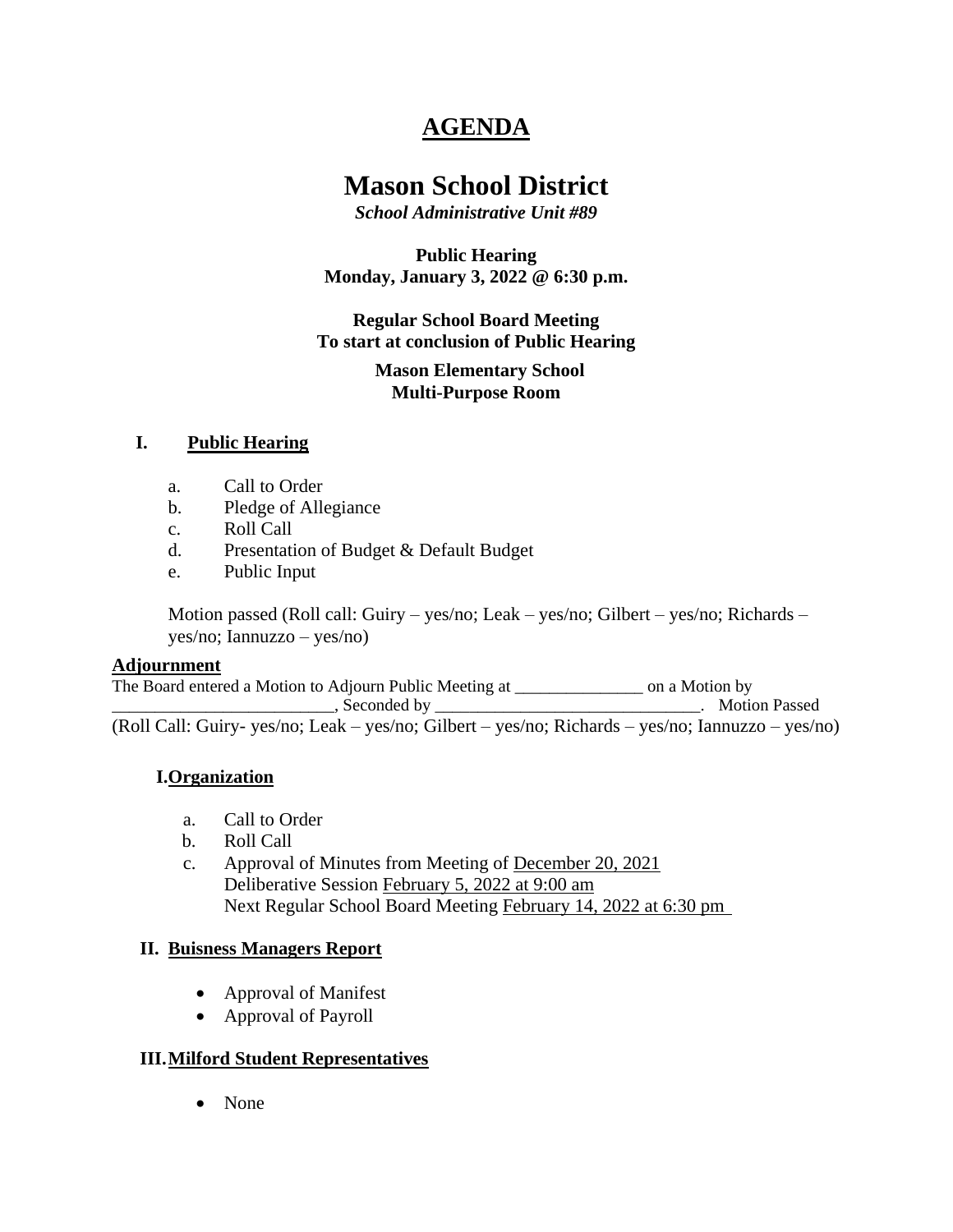## **IV.Public Communication**

As acknowledged by the Chair per Mason School Board Policies

## **V. Correspondence**

• None

# **VI.Curriculum Updates**

• None

## **VII. Unfinished Business**

- 2022-2023 Budget & Default Budget
- 2022-2023 Warrant Articles
- Update Return to Learning Plan

## **VIII. New Business**

• Prepare for Deliberative Session

# **IV**. **Superintendent/Principals Report**

- December Food Service Claim Breakfast \$1198.89, Lunch \$2918.63
- January Enrollment Report
- Important Dates

# **X. Committee Reports**

• **None**

# **XI. Non-Public Sessions**

• None

RSA 91-A: 3 II. (a) dismissal, promotion, or compensation of any public employee; RSA 91-A: 3 II. (b) hiring of any person as a public employee; RSA 91-A: 3 II. (c) adversely affect the reputation of any person; RSA 91-A: 3 II. (d) acquisition, sale, or lease of real or personal property; RSA 91-A: 3 II. (e) negotiation of pending claims or litigation; RSA 91-A: 3 II. (i) carrying out of emergency functions;